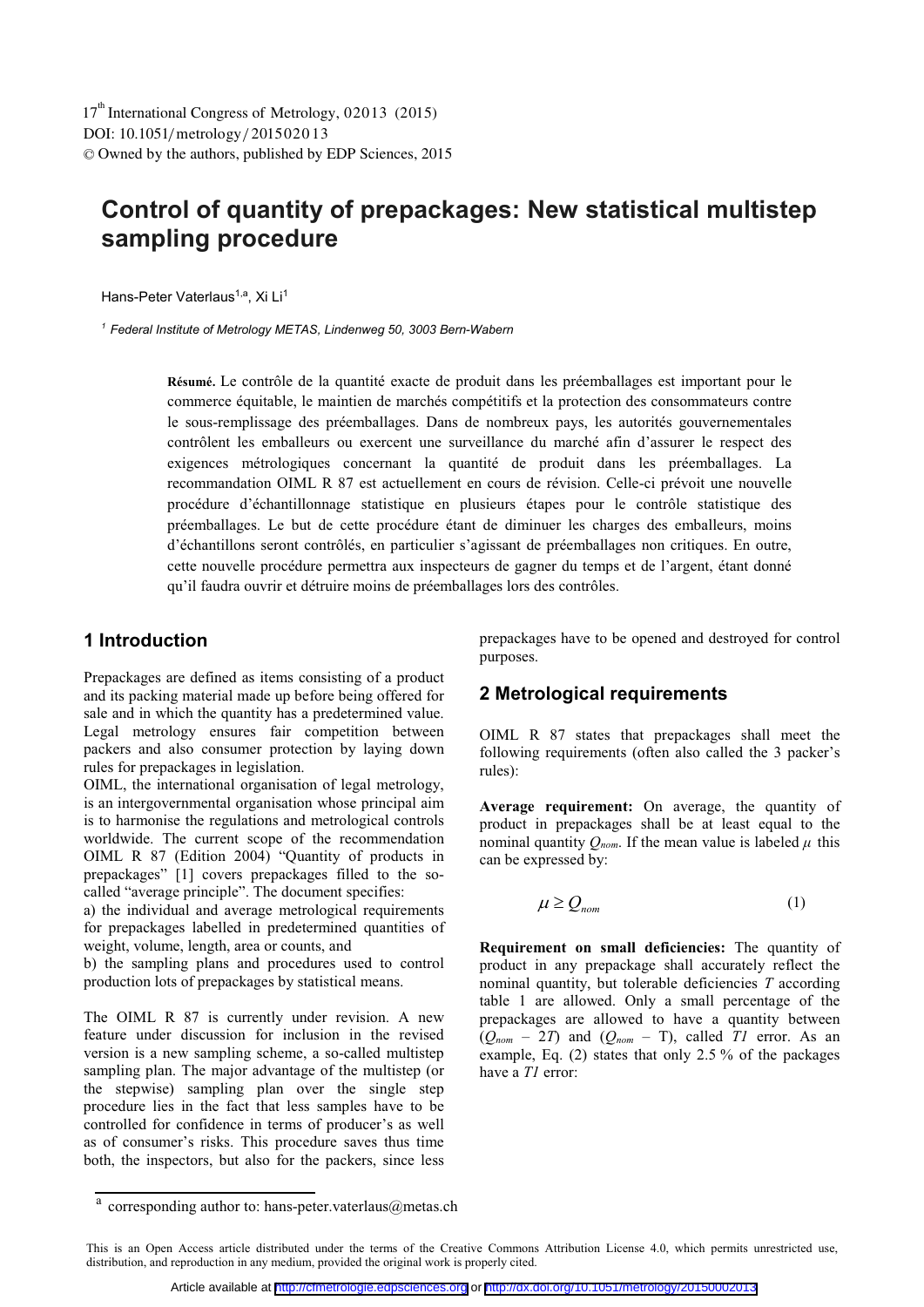$$
\sum_{i=1}^{N} I\{x_i < Q_{nom} - T\} \le 0.025 \, \text{N} \qquad (2)
$$

It has to be noted that the value of 2.5 % is a parameter that can be selected. In certain countries this parameter is set to 2 %, making the condition on the number of deviating prepackages more stringent.

**Requirement on large deviations:** The last rule states that no prepackage shall have a quantity less than  $Q_{nom}$  – 2*T* (referred to as *T2* error). In mathematical terms:

$$
\sum_{i=1}^{N} I\{x_i < Q_{nom} - 2T\} = 0\tag{3}
$$

Table 1 illustrates the current tolerable deficiencies for prepackages labelled by mass or volume according to OIML R 87 [1].

| <b>Nominal</b><br>quantity | Value of T<br>in % of | Value of T<br>in g or ml |
|----------------------------|-----------------------|--------------------------|
| $Q_{nom}$ in g or ml       | $O_{nom}$             |                          |
| 0 to 50                    |                       |                          |
| 50 to 100                  |                       | 4.5                      |
| 100 to 200                 | 4.5                   |                          |
| 200 to 300                 |                       | Q                        |
| 300 to 500                 | 3                     |                          |
| 500 to 1000                |                       | 15                       |
| 1'000 to 10'000            | 1.5                   |                          |
| 10'000 to 15'000           |                       | 150                      |
| Above 15'000               |                       |                          |

**Table 1.** Tolerable deficiencies *T*.

#### **2.1 Reference test for metrological requirements and sampling procedure**

In most countries legal metrology officials conduct tests to determine if prepackages comply with requirements above. The tests are carried out by statistical means, based on random sampling of an hourly lot of production. From a production lot of size *N* one selects a random sample of size *n*. The acceptance or rejection of the production lot is based on tests on the *n* items of the sample. The statistical approach introduces a certain risk of rejecting wrongly a "good lot" (i.e. fulfilling the criteria). This risk is referred to a "producers risk". On the other hand there is also a certain risk to accept a "bad lot" (i.e. not fulfilling the criteria). This risk is called "consumer's risk" [2].

**Average requirements for sampled lots:** The probability of incorrectly rejecting an inspection lot satisfying Eq. (1) shall be no more than 0.5 % (producer's risk or PR). The probability of correctly rejecting an inspection lot with an average quantity less than  $Q_{nom}$  - 0.74  $\sigma$  shall be at least 90 %, where  $\sigma$  is the standard deviation of the net content of prepackages of the inspection lot (consumer's risk or CR).

**Individual requirements for sampled lots:** The probability of incorrectly rejecting a lot with 2.5 % of the prepackages having *T1* or *T2* errors shall be smaller than 5 % (producer's risk). The probability of correctly rejecting an inspection lot with 9 % of the prepackages having *T1* or *T2* errors shall be at least 90 % (consumer's risk).

On the basis of the given metrological requirements above and the specified producer's and consumer's risks, the associated statistical tests can be generated:

#### **2.2 Statistical principles of control by sampling**

**Test of average requirement:** Reject the lot if

$$
E_{ave} / s + SCF \le 0
$$
 with  $E_{ave} = \frac{1}{n} \sum_{i=1}^{n} E_i$  (4)

Here,  $E_{\text{ave}}$  is the average of errors and  $E_i$  are the individual prepackage errors defined by  $E_i = Q_i - Q_{nom}$ , taking into account their signs, *n* is the number of prepackages of the sample size, *s* is the sample standard deviation of the individual errors, and *SCF* is the Sample Correction Factor. The criteria in Eq. (4) guarantee that the probability of incorrectly rejecting an inspection lot is smaller than 0.5 %.

The *SCF* for the identified lot size is calculated using the formula in Eq. (5):

$$
SCF = -\frac{t_{0.005, n-1}}{\sqrt{\frac{n(N-1)}{N-n}}}.
$$
\n(5)

Here, *t0.005, n-1* is the quantile of the Student's *t* inverse cumulative distribution function with the two parameters, the probability  $p = 0.005$  and the degree of freedom  $f = n - 1$ .

**Test of individual requirements:** The test for the two individual requirements is realized by performing statistics for the values of  $n_{TI}$  and  $n_{T2}$ . These two statistics follow a multivariate hypergeometric distribution. The number  $n_{\text{TI}}$  is the maximum number of samples in the sample size being allowed for accepting the lot. The lot has to be rejected for  $n_{T2}$  being larger than zero. The corresponding criteria are also defined in Eqs. (2) and (3).

Under the assumption that only 2.5 % of prepackages of the lot are allowed to have a *T1* error leads to the values of *nT1* given in Table 2 for different lots sizes *N*.

Fulfilling the individual requirement in Table 2 guarantees that the probability of incorrectly rejecting an inspection lot is smaller than  $5\%$  (PR). This test also guarantees that a lot which has 9 % of prepackages having a *T1* error will be correctly rejected with a